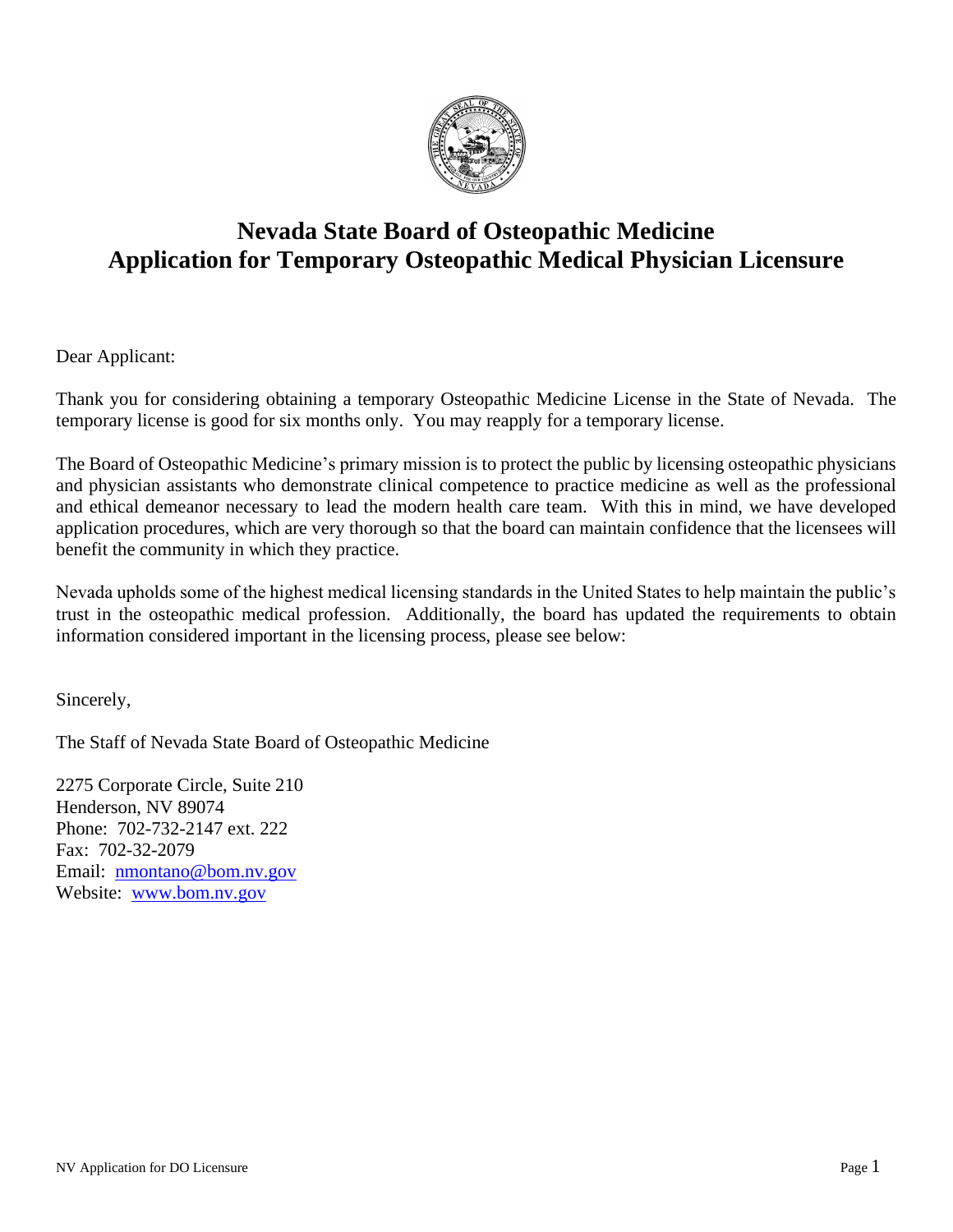

## **Nevada State Board of Osteopathic Medicine Application for Osteopathic Physician Licensure Requirements and Instructions**

#### **Minimum Requirements for Licensure**

- 1. 21 YEARS OF AGE and,
- 2. GRADUATION FROM A SCHOOL OF OSTEOPATHIC MEDICINE BEFORE 1995, and
	- a. COMPLETION OF A HOSPITAL INTERNSHIP
	- b. ONE YEAR OF POSTGRADUATE TRAINING THAT COMPLIES WITH THE STANDARDS OF INTERN TRAINING ESTABLISHED BYTHE AOA, or
- 3. GRADUATED FROM A SCHOOL OF OSTEOPATHIC MEDICINE AFTER 1995 and
	- a. COMPLETED 3 YEARS OF PROGRESSIVE POSTGRADUATE MEDICAL EDUCATION AS A RESIDENT IN THE UNITED STATES OR CANADA IN A PROGRAM APPROVED BY THE BOARD, AOA, OR THE ACGME, or
	- b. IS A RESIDENT WHO IS ENROLLED IN A POSTGRADUATE TRAINING PROGRAM IN THIS STATE, HAS COMPLETED 24 MONTHS OF THE PROGRAM, AND HAS COMMITTED IN WRITING TO COMPLETE THE PROGRAM, and
- 4. PASSES ALL PARTS OF THE LICENSING EXAM OF THE NBOME, or the FEDERATION OF STATE MEDICAL BOARDS OF THE UNITED STATES, INC., or ALL PARTS OF THE LICENSING EXAM OF THE BOARD, A STATE TERRITORY OR POSESSION OF THE UNITED STATES OR THE DISTRICT OF COLUMBIA AND IS ELIGIBLE FOR CERTIFICATION BY A SPECIALTY BOARD OF THE AOA OR AMERICAN BOARD OF MEDICAL SPECIALTIES; or.
- 5. PASSAGE OF A COMBINATION OF THE PARTS OF THE LICENSING EXAMS SPECIFIED IN ITEM 6 THAT IS APPROVED BY THE BOARD.
- 6. COMPLETION OF THE APPLICATION AND ALL REQUESTED DOCUMENTATION; and.
- 7. PAYMENT OF FEES: Non-refundable application and temporary licensure fee \$200.00.

#### **INSTRUCTIONS**

**Application** is to be completed by the applicant, notarized as indicated, and returned to the Nevada State Board of Osteopathic Medicine with the application fee*.*

**FEES ARE NON-REFUNDABLE.** The temporary license expires six months from the date of issuance. You may reapply for a temporary license.

Form #1, **VERIFICATION OF LICENS**E: Applicant is to fill out top portion and then forward to each State Board in which a license is/was held. Each state board will complete the bottom portion and return to the *Nevada State Board of Osteopathic Medicine*. Many States charge a fee for verification, which is the responsibility of the applicant. This form will only be accepted if received *FROM* that states professional licensing authority or board.

A **LETTER** is required from the facility that the locum tenens position will be taking place including the time span.

If additional space is required for answers, separate sheets may be attached to the application. All additional sheets must be 8 and  $\frac{1}{2}x$ 11 inches in size. No Application will be processed prior to receipt of all required fees.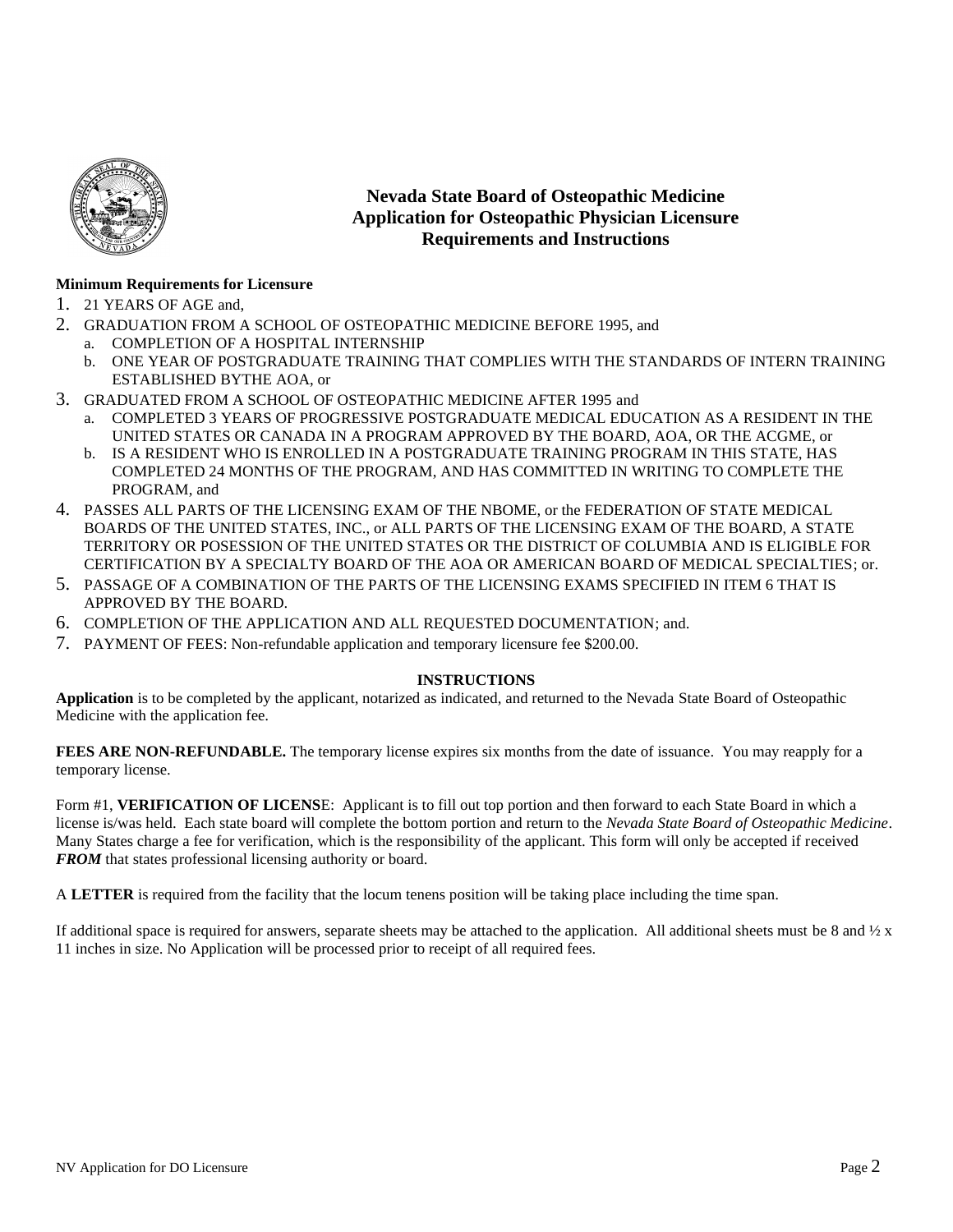## **Checklist**

After completing the enclosed application, you are responsible for submitting the application along with certain documents. This checklist is intended to help you ensure that all proper documents accompany your application.

| <b>Completed Application</b>                                                                                                                                       |  |
|--------------------------------------------------------------------------------------------------------------------------------------------------------------------|--|
| State Licensure Verification form sent to the Board from all<br>states in which you have ever held any healthcare license(s)                                       |  |
| Enclose and have notarized the completed "Affidavit and<br>Authorization for Release of Information" form with this<br>application when submitting it to the Board |  |
| Check in the amount of \$200.00                                                                                                                                    |  |
| Child Support Information Form (per NRS 633.326)                                                                                                                   |  |
| Letter from the Locum Tenens facility                                                                                                                              |  |
| Completed Medical Malpractice and or Professional Liability<br>Reporting form or <b>any and all</b> malpractice claims,<br>settlements, and or judgments.          |  |

It is your responsibility to immediately notify the board in writing of any changes to the answers to any of the questions contained in this application if such a change occurs at any time prior to a license being granted to you by the board.

All forms should be sent directly to the board unless otherwise indicated:

**Nevada State Board of Osteopathic Medicine 2275 Corporate Circle, Suite 210 Henderson, NV 89074 Phone: 702-732-2147 Fax: 702-732-2079 Email: [nmontano@bom.nv.gov](mailto:nmontano@bom.nv.gov)**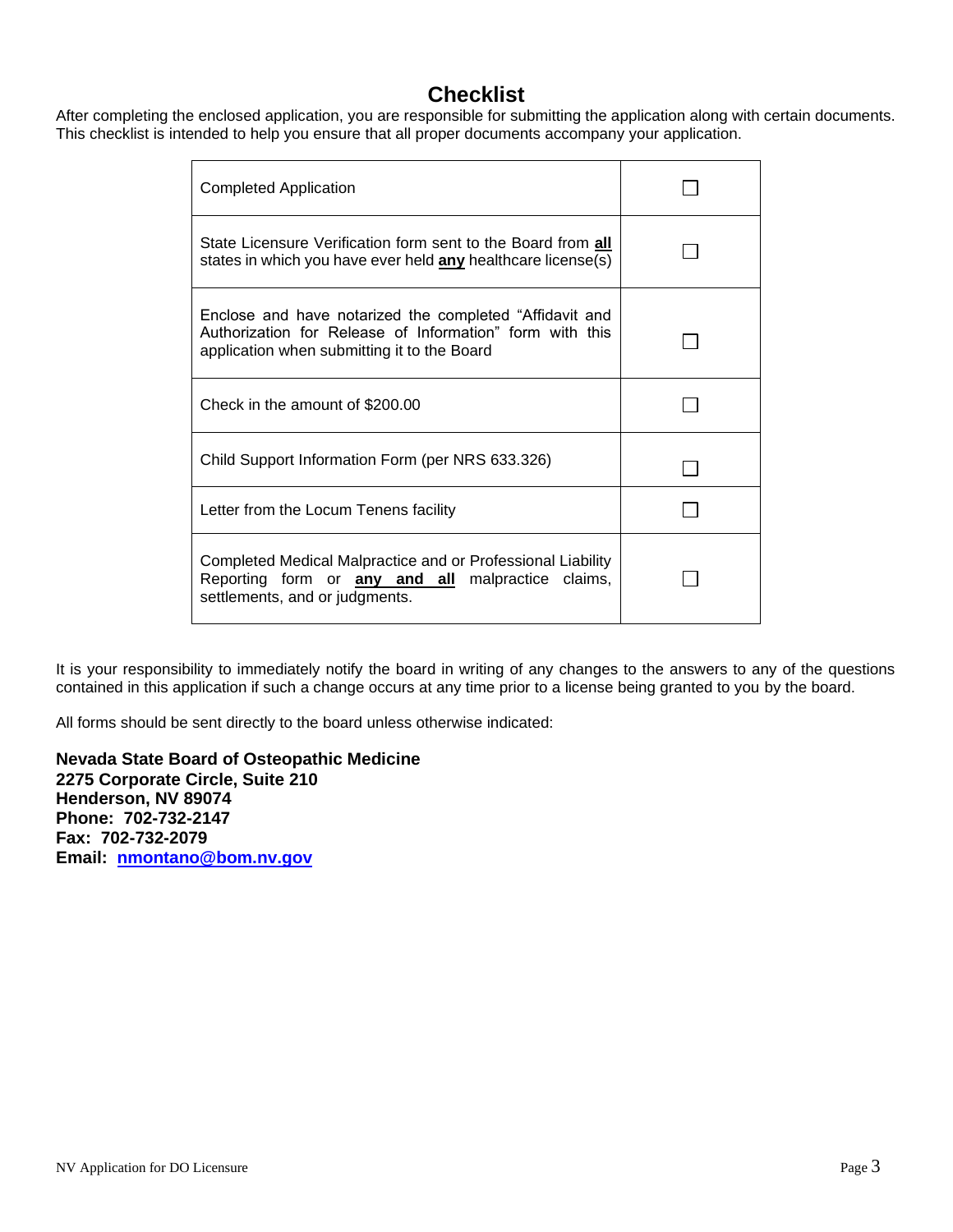## **State of Nevada - Board of Osteopathic Medicine Application for Temporary Osteopathic Physician Licensure**

**1. Name:** Indicate your full legal name. If your name has changed at any time during your life, you must submit a copy of the legal document (marriage certificate, divorce decree, etc.) supporting your name change.

| 1. Full Name (use no initials) |                   |             |        |             |
|--------------------------------|-------------------|-------------|--------|-------------|
| Last Name                      | <b>First Name</b> | Middle Name | Suffix | Maiden Name |
| All other names used           |                   |             |        |             |

**2. Address/Phone:** Please complete all sections and indicate which address you wish to be used for public access and which is to be used for mailings from the medical board. Each state's law determines whether each address or phone number is a public record in the state in which you are applying. You may wish to contact the licensing authority for that state for further information. Many boards publish the "Public Access" address on their website, therefore you should consider what your preferred address is for these purposes.

| 2. Address/Phone                                                                          |                             |            |                       |                          |
|-------------------------------------------------------------------------------------------|-----------------------------|------------|-----------------------|--------------------------|
| <b>Practice Address</b>                                                                   |                             |            |                       |                          |
| $\Box$ Public Access<br>$\Box$ Mailing                                                    | <b>Street</b>               |            |                       |                          |
|                                                                                           | City                        |            | <b>State</b>          | Zip Code                 |
|                                                                                           | Telephone                   | Fax        | E-mail address        | <b>Alternate Phone</b>   |
| <b>Home Address</b><br>$\Box$ Public Access<br>$\Box$ Mailing                             | <b>Street</b>               |            |                       |                          |
|                                                                                           | City                        |            | <b>State</b>          | Zip Code                 |
|                                                                                           | Telephone                   | Fax        | E-mail address        | <b>Alternate Phone</b>   |
| <b>Medical Specialty:</b>                                                                 |                             |            |                       |                          |
| Are you Board Certified in the above specialty?<br>If yes, please complete the following: |                             | <b>Yes</b> | <b>No</b>             |                          |
| Specialty Board                                                                           | <b>Certification Number</b> |            | Date of Certification | Date of Re-Certification |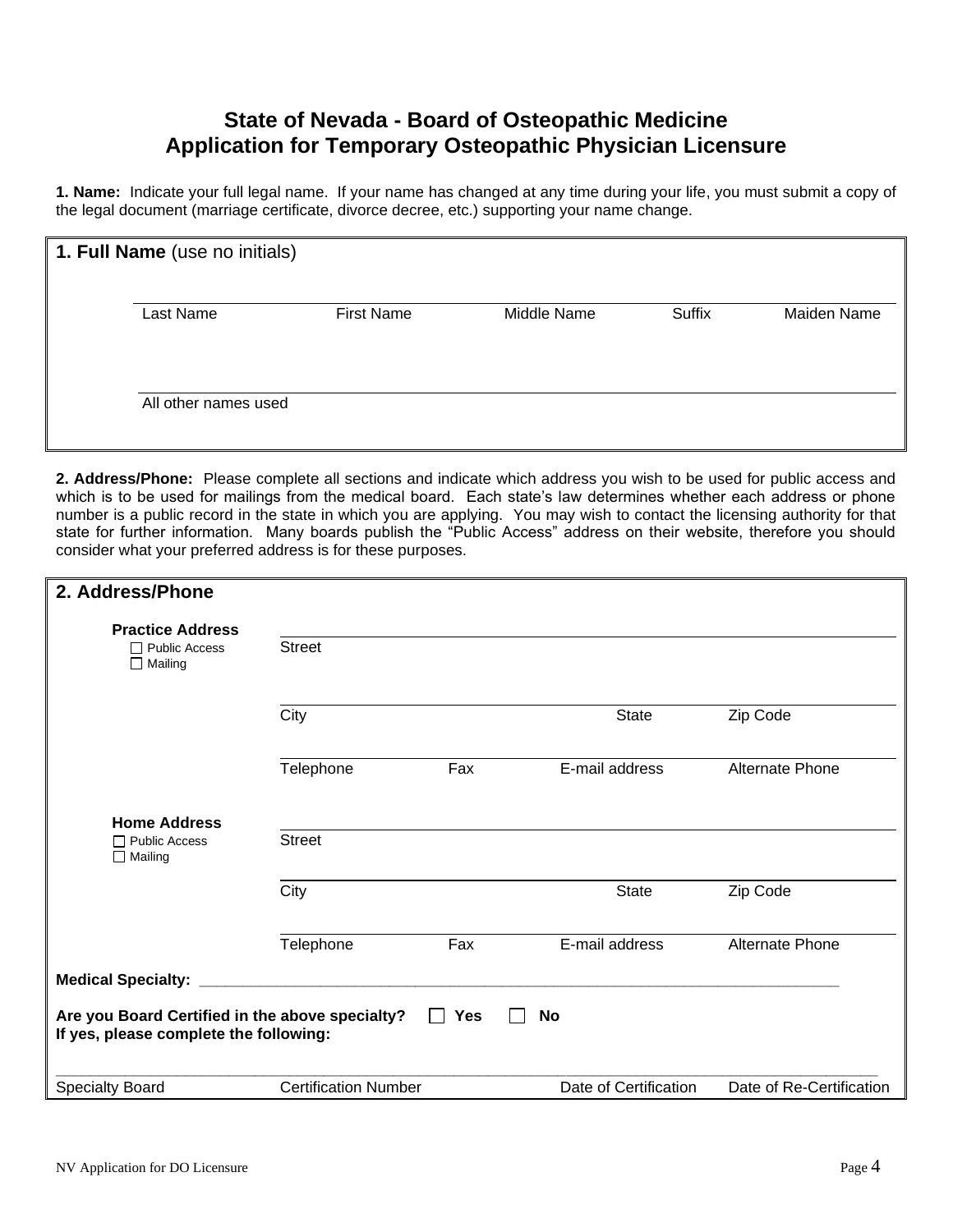| Active Military: □ Yes □ No                                                                                              |
|--------------------------------------------------------------------------------------------------------------------------|
| Have you ever served in the United States Military?   Yes<br>II No                                                       |
| Spouse Active Military: $\Box$ Yes<br>- No<br>$\Box$                                                                     |
| Have you ever served in the Armed Forces of the United States? $\Box$ Yes $\Box$ No<br>If yes, in which branch and When? |
| Are you the surviving spouse of a veteran? $\Box$ Yes<br>∣ I No                                                          |

*Have you ever been assigned to duty for a minimum of 6 continuous years in the National Guard or a reserve component of the Armed Forces of the United States and separated from such service under conditions other than dishonorable?* ■ Yes ■ No

*Have you ever served the Commissioned Corps of the United States Public Health Service or the Commissioned Corps of the National Oceanic and Atmospheric Administration of the United States in the capacity of a commissioned officer while on active duty in defense of the United States and separated from such service under conditions other than dishonorable?* ■ Yes ■ No

| 3. Identification  |                               |                   |                                                                  |                                                                                                                                                                                                                                                                                                                                                                                                                                                                                                                                                                                                                                                  |
|--------------------|-------------------------------|-------------------|------------------------------------------------------------------|--------------------------------------------------------------------------------------------------------------------------------------------------------------------------------------------------------------------------------------------------------------------------------------------------------------------------------------------------------------------------------------------------------------------------------------------------------------------------------------------------------------------------------------------------------------------------------------------------------------------------------------------------|
|                    |                               |                   |                                                                  |                                                                                                                                                                                                                                                                                                                                                                                                                                                                                                                                                                                                                                                  |
|                    | Date of Birth<br>(mm/dd/yyyy) | <b>Birth City</b> | <b>Birth State</b>                                               | <b>Birth Country</b>                                                                                                                                                                                                                                                                                                                                                                                                                                                                                                                                                                                                                             |
|                    | Gender                        |                   | Social Security Number (if none, see below)                      |                                                                                                                                                                                                                                                                                                                                                                                                                                                                                                                                                                                                                                                  |
|                    |                               | Or, If none,      |                                                                  |                                                                                                                                                                                                                                                                                                                                                                                                                                                                                                                                                                                                                                                  |
|                    |                               |                   | Alternative Personal Identification Number (such as Taxpayer ID) |                                                                                                                                                                                                                                                                                                                                                                                                                                                                                                                                                                                                                                                  |
|                    | Height                        | Weight            | Color of Hair                                                    | Color of Eyes                                                                                                                                                                                                                                                                                                                                                                                                                                                                                                                                                                                                                                    |
| law (NRS 633.326). |                               |                   |                                                                  | Your social security number is required to facilitate reporting to the federal Healthcare Integrity & Protection Data Bank (42 U.S.C. Sections 1320a-7e(b),<br>5 U.S.C. Section 552a, and 45 C.F.R. pt. 61) and for accurate identification under the federal and state child support enforcement law (42 U.S.C. Section<br>666 and applicable state law). It may also be used for reporting to the National Practitioner Data Bank (42 U.S.C. Section 11101 and 45 C.F.R. pt. 60)<br>and for other investigative/enforcement purposes in compliance with state laws governing physician discipline or as otherwise required by state or federal |

**4.** List name and address for any and all colleges or universities attended other than schools where professional medical education was received.

|    |                    |              |          | 4. Colleges or Universities (attach additional pages if necessary) |                                        |                    |        |
|----|--------------------|--------------|----------|--------------------------------------------------------------------|----------------------------------------|--------------------|--------|
| 1. |                    |              |          |                                                                    |                                        |                    |        |
|    | <b>School Name</b> |              |          | Address                                                            |                                        |                    |        |
|    | City               | <b>State</b> | Zip Code | Country                                                            | <b>Attendance Dates</b><br>$From - To$ | Graduation<br>Date | Degree |
| 2. |                    |              |          |                                                                    |                                        |                    |        |
|    | <b>School Name</b> |              |          | Address                                                            |                                        |                    |        |
|    |                    |              |          |                                                                    |                                        |                    |        |
|    | City               | <b>State</b> | Zip Code | Country                                                            | <b>Attendance Dates</b><br>$From - To$ | Graduation<br>Date | Degree |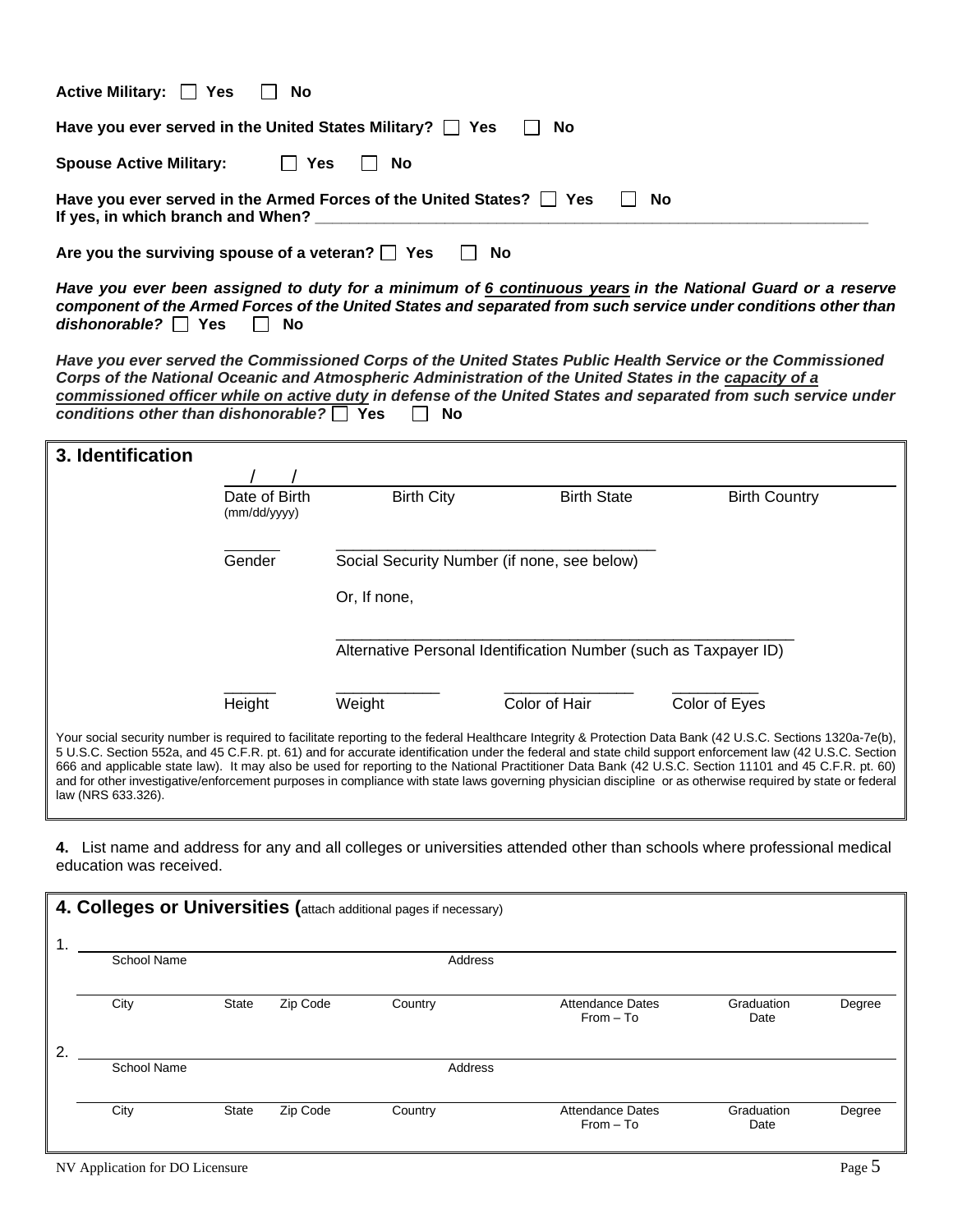**5. Medical School:** List **all** medical schools you have attended, even those from which you did not graduate in chronological order. Attach an additional sheet if necessary.

| 1 | 5. Medical School (attach additional pages if necessary) |              |          |         |                                        |                    |        |
|---|----------------------------------------------------------|--------------|----------|---------|----------------------------------------|--------------------|--------|
|   | <b>School Name</b>                                       |              |          | Address |                                        |                    |        |
|   | City                                                     | <b>State</b> | Zip Code | Country | <b>Attendance Dates</b><br>$From - To$ | Graduation<br>Date | Degree |
| 2 |                                                          |              |          |         |                                        |                    |        |
|   | <b>School Name</b>                                       |              |          | Address |                                        |                    |        |
|   | City                                                     | <b>State</b> | Zip Code | Country | <b>Attendance Dates</b><br>$From - To$ | Graduation<br>Date | Degree |

| 6. Child Support Information (per NRS 633.326)                                                                                                                                                                                                                                                          |
|---------------------------------------------------------------------------------------------------------------------------------------------------------------------------------------------------------------------------------------------------------------------------------------------------------|
| Please mark the appropriate response:                                                                                                                                                                                                                                                                   |
| am NOT subject to a court order for the support of a child.                                                                                                                                                                                                                                             |
| I AM subject to a court order for the support of one or more children and am in compliance with the order or am in<br>compliance with a plan approved by the District Attorney or other controlling public agency enforcing the order for<br>the repayment of the amount owed pursuant to the order; or |
| I AM subject to a court order for the support of one or more children and am not in compliance with the order or a<br>plan approved by the District Attorney or other public agency enforcing the order for the repayment of the amount<br>owed pursuant to the order.                                  |
| Signature of Applicant                                                                                                                                                                                                                                                                                  |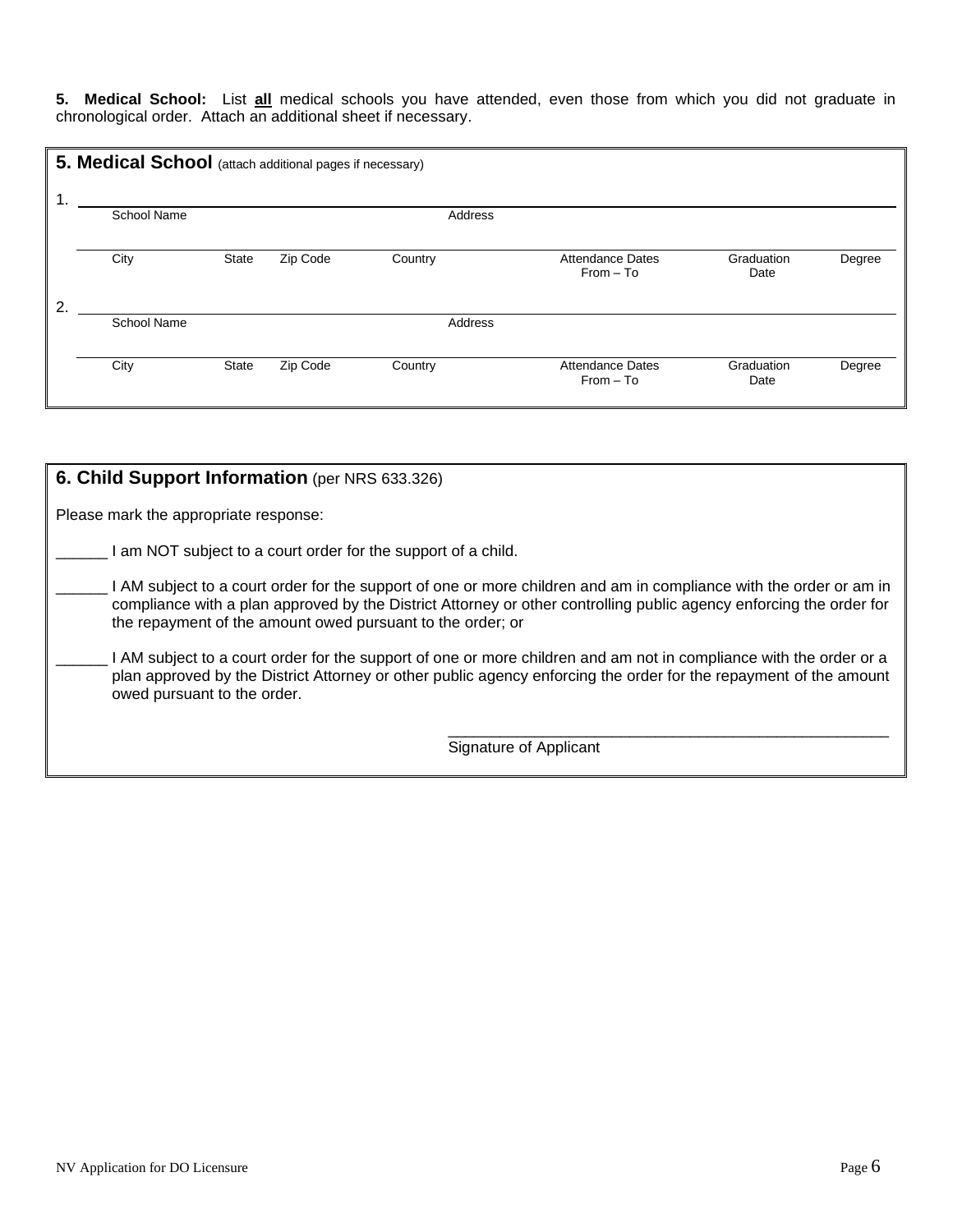## **7. Examination History:**

| 7. Examination History                                                                                                                                                                                                               |                                                                                                                      |                          |                           |  |  |  |
|--------------------------------------------------------------------------------------------------------------------------------------------------------------------------------------------------------------------------------------|----------------------------------------------------------------------------------------------------------------------|--------------------------|---------------------------|--|--|--|
| List each licensure examination, U.S. or international, you have taken (USMLE, NBME, NBOME, Etc.). If additional space<br>is necessary, please enclose a separate sheet with your application and include all the information below. |                                                                                                                      |                          |                           |  |  |  |
| Examination                                                                                                                                                                                                                          | Most Recent Date taken (Month/Year)                                                                                  | Passed (P) or Failed (F) | <b>Number of attempts</b> |  |  |  |
| <b>State Board Exam</b>                                                                                                                                                                                                              |                                                                                                                      | $\Box$ P $\ \Box$ f      |                           |  |  |  |
| <b>State</b>                                                                                                                                                                                                                         |                                                                                                                      |                          |                           |  |  |  |
| <b>NBOME Part I</b>                                                                                                                                                                                                                  |                                                                                                                      | P<br>$\Box$ f            |                           |  |  |  |
| <b>NBOME Part II</b>                                                                                                                                                                                                                 | the control of the control of the control of the control of the control of the control of                            | P<br>l IF                |                           |  |  |  |
| NBOME Part III                                                                                                                                                                                                                       |                                                                                                                      | □F<br>P                  |                           |  |  |  |
| <b>COMVEX</b>                                                                                                                                                                                                                        |                                                                                                                      | l IF<br>P                |                           |  |  |  |
| COMLEX Part I                                                                                                                                                                                                                        |                                                                                                                      | P<br>⊟F                  |                           |  |  |  |
| <b>COMLEX Part II CE</b>                                                                                                                                                                                                             |                                                                                                                      | $\Box$ f<br>P            |                           |  |  |  |
| COMLEX Part II PE                                                                                                                                                                                                                    | <u> 1989 - Johann Barbara, martin amerikan basar dan basa dan basar dalam basa dalam basa dalam basa dalam basa </u> | l IF<br>P                |                           |  |  |  |
| □ COMLEX Part III                                                                                                                                                                                                                    |                                                                                                                      | $\Box$ F<br>P            |                           |  |  |  |
| $\sqcap$ SPEX                                                                                                                                                                                                                        |                                                                                                                      | P<br>l IF                |                           |  |  |  |
| TFLEX Pre-1985                                                                                                                                                                                                                       |                                                                                                                      | $\Box$ F<br>P            |                           |  |  |  |
| $\Box$ FLEX Component 1                                                                                                                                                                                                              |                                                                                                                      | P<br>l IF                |                           |  |  |  |
| $\Box$ FLEX Component 2                                                                                                                                                                                                              |                                                                                                                      | P<br>l IF                |                           |  |  |  |
| NBME Part I                                                                                                                                                                                                                          |                                                                                                                      | P<br>l IF                |                           |  |  |  |
| $\sqcap$ NBME Part II                                                                                                                                                                                                                |                                                                                                                      | $\Box$ e<br>P            |                           |  |  |  |
| $\sqcap$ NBME Part III                                                                                                                                                                                                               |                                                                                                                      | $\Box$ f<br>P            |                           |  |  |  |
| $\Box$ USMLE Step I                                                                                                                                                                                                                  |                                                                                                                      | $\Box$ F<br>P            |                           |  |  |  |
| $\Box$ USMLE Step II                                                                                                                                                                                                                 |                                                                                                                      | P<br>l IF                |                           |  |  |  |
| $\Box$ USMLE Step III                                                                                                                                                                                                                |                                                                                                                      | P<br>l IF                |                           |  |  |  |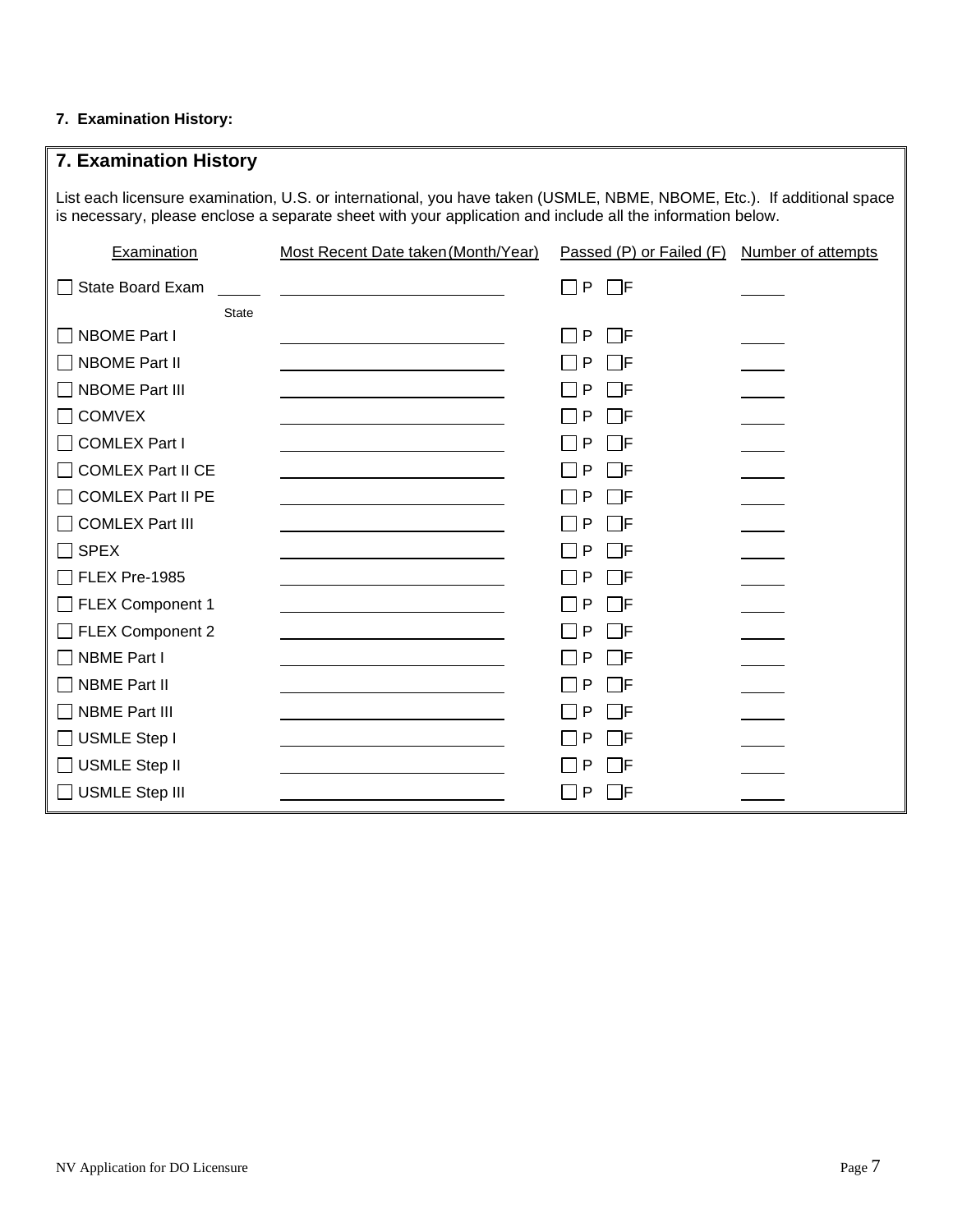**8. Postgraduate Training:** List **all** postgraduate programs you have attended, even those you did not complete. Attach an additional sheet if necessary.

| 8. Postgraduate Training (copy and attach additional pages if necessary)                                                                                                                                                       |                  |                   |                                                            |                            |                     |
|--------------------------------------------------------------------------------------------------------------------------------------------------------------------------------------------------------------------------------|------------------|-------------------|------------------------------------------------------------|----------------------------|---------------------|
| Complete name and address of hospital where training was conducted (Do Not Abbreviate)                                                                                                                                         |                  |                   |                                                            |                            |                     |
| 1.<br><b>Hospital Name</b>                                                                                                                                                                                                     |                  |                   |                                                            |                            |                     |
| <b>Hospital Address</b>                                                                                                                                                                                                        |                  | City              | <b>State</b>                                               | <b>Zip Code</b>            | Country             |
| PGY: ___ (e.g., 1, 2, 3, etc.) □ Internship                                                                                                                                                                                    | □Residency       | □Fellowship       | $\Box$ Research                                            | $\Box$ Other $\Box$        |                     |
| Department/Specialty: Network and the contract of the contract of the contract of the contract of the contract of the contract of the contract of the contract of the contract of the contract of the contract of the contract |                  |                   |                                                            |                            |                     |
| From: Month<br>$T$ o: $T$ <sub>Month</sub>                                                                                                                                                                                     |                  | Year              | <b>Successfully Completed?</b> □ Yes □ No □ In Progress    |                            |                     |
| 2.<br><u> 1989 - Johann Stoff, amerikansk politiker (d. 1989)</u>                                                                                                                                                              |                  |                   |                                                            |                            |                     |
| <b>Hospital Name</b>                                                                                                                                                                                                           |                  |                   |                                                            |                            |                     |
| <b>Hospital Address</b>                                                                                                                                                                                                        |                  | City              | <b>State</b>                                               | Zip Code                   | Country             |
|                                                                                                                                                                                                                                |                  |                   |                                                            |                            |                     |
|                                                                                                                                                                                                                                |                  |                   |                                                            |                            | $\Box$ Other $\Box$ |
| PGY: ___ (e.g., 1, 2, 3, etc.) □ Internship                                                                                                                                                                                    | □Residency       | $\Box$ Fellowship | $\Box$ Research                                            |                            |                     |
|                                                                                                                                                                                                                                |                  |                   | <b>__ Successfully Completed?</b> □ Yes □ No □ In Progress |                            |                     |
| From: Month<br>Year                                                                                                                                                                                                            | <b>Month</b>     | Year              |                                                            |                            |                     |
| 3.<br><b>Hospital Name</b>                                                                                                                                                                                                     |                  |                   |                                                            |                            |                     |
|                                                                                                                                                                                                                                |                  |                   |                                                            |                            |                     |
| <b>Hospital Address</b>                                                                                                                                                                                                        |                  | City              | <b>State</b>                                               | <b>Zip Code</b>            | Country             |
| PGY: ___ (e.g., 1, 2, 3, etc.) □ Internship                                                                                                                                                                                    | Residency        | □Fellowship       | $\Box$ Research                                            | $\Box$ Other $\Box$        |                     |
| Department/Specialty:                                                                                                                                                                                                          |                  |                   |                                                            |                            |                     |
| <b>To:</b><br>From:<br>Year<br><b>Month</b>                                                                                                                                                                                    | Month            | Year              | <b>Successfully Completed?</b> □ Yes □ No □ In Progress    |                            |                     |
| Δ                                                                                                                                                                                                                              |                  |                   |                                                            |                            |                     |
| <b>Hospital Name</b>                                                                                                                                                                                                           |                  |                   |                                                            |                            |                     |
|                                                                                                                                                                                                                                |                  |                   |                                                            |                            |                     |
| <b>Hospital Address</b>                                                                                                                                                                                                        |                  | City              | <b>State</b>                                               | Zip Code                   | Country             |
| PGY: ___ (e.g., 1, 2, 3, etc.) □ Internship                                                                                                                                                                                    | $\Box$ Residency | □Fellowship       | □Research                                                  | $\Box$ Other $\_\_\_\_\_\$ |                     |
| Department/Specialty: ___________<br>To:<br>From:                                                                                                                                                                              |                  |                   | _ Successfully Completed? □ Yes □ No □ In Progress         |                            |                     |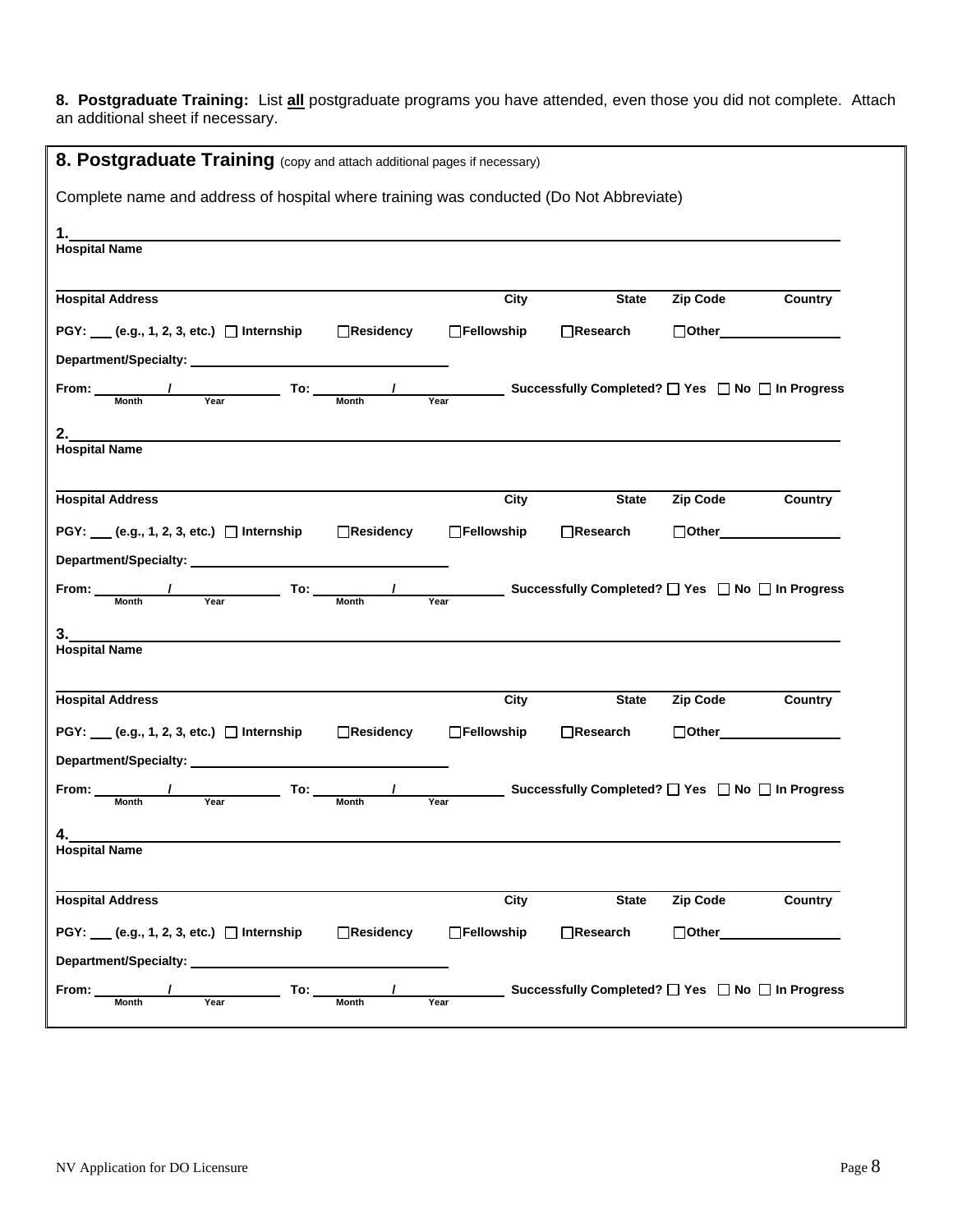**9. State or Professional Licensure:** You must complete the attached "Licensure Verification" form and forward it to **all** states in which you have held **any** healthcare license or certification. The verifying entity must forward all documentation directly to this board. Some state boards charge a fee for this information. Contact the state board where you hold or held a license to determine their requirements.

|                                      | <b>9. State Licensure</b> $-DO$ only $-$ all others complete the section below; attach additional pages if necessary |  |
|--------------------------------------|----------------------------------------------------------------------------------------------------------------------|--|
| (Special, Training, or Full License) | 1. State______Type _______________License Number___________________Status________Issue Date_________                 |  |
| (Special, Training, or Full License) | 2. State______Type_______________License Number_____________________Status________Issue Date________                 |  |
| (Special, Training, or Full License) | 3. State______Type_______________License Number____________________Status________Issue Date_________                 |  |
| (Special, Training, or Full License) | 4. State_______Type_________________License Number___________________Status_______Issue Date________                 |  |
| (Special, Training, or Full License) | 5. State______Type_______________License Number______________________Status________Issue Date_______                 |  |
| (Special, Training, or Full License) | 6. State______Type________________License Number_______________________Status_________Issue Date__________           |  |
| (Special, Training, or Full License) | 7. State_______Type____________________License Number___________________________Status_________Issue Date_____       |  |
| (Special, Training, or Full License) | 8. State_______Type_________________License Number___________________Status________Issue Date_______                 |  |
| (Special, Training, or Full License) | 9. State_______Type__________________License Number______________________Status_________Issue Date___________        |  |
| (Special, Training, or Full License) | 10. State_____Type________________License Number______________________Status________Issue Date__________             |  |

|  | $\parallel$ All Other Healthcare Licensure/Certification (e.g., RN, PA, etc.) - attach additional pages if necessary.                                                                                                          |  |
|--|--------------------------------------------------------------------------------------------------------------------------------------------------------------------------------------------------------------------------------|--|
|  | 1. State ______Type _________________License Number _______________________Status _________Issue Date __________                                                                                                               |  |
|  | 2. State_______Type_________________License Number_____________________Status________Issue Date___________                                                                                                                     |  |
|  | 3. State_______Type_________________License Number_____________________Status________Issue Date__________                                                                                                                      |  |
|  | 4. State Type License Number Status Status Status Status Status Status Status Status State State State State State State State State State State State State State State State State State State State State State State State |  |
|  | 5. State_______Type_________________License Number_____________________Status________Issue Date___________                                                                                                                     |  |
|  |                                                                                                                                                                                                                                |  |

Applicant Name: Date:

٦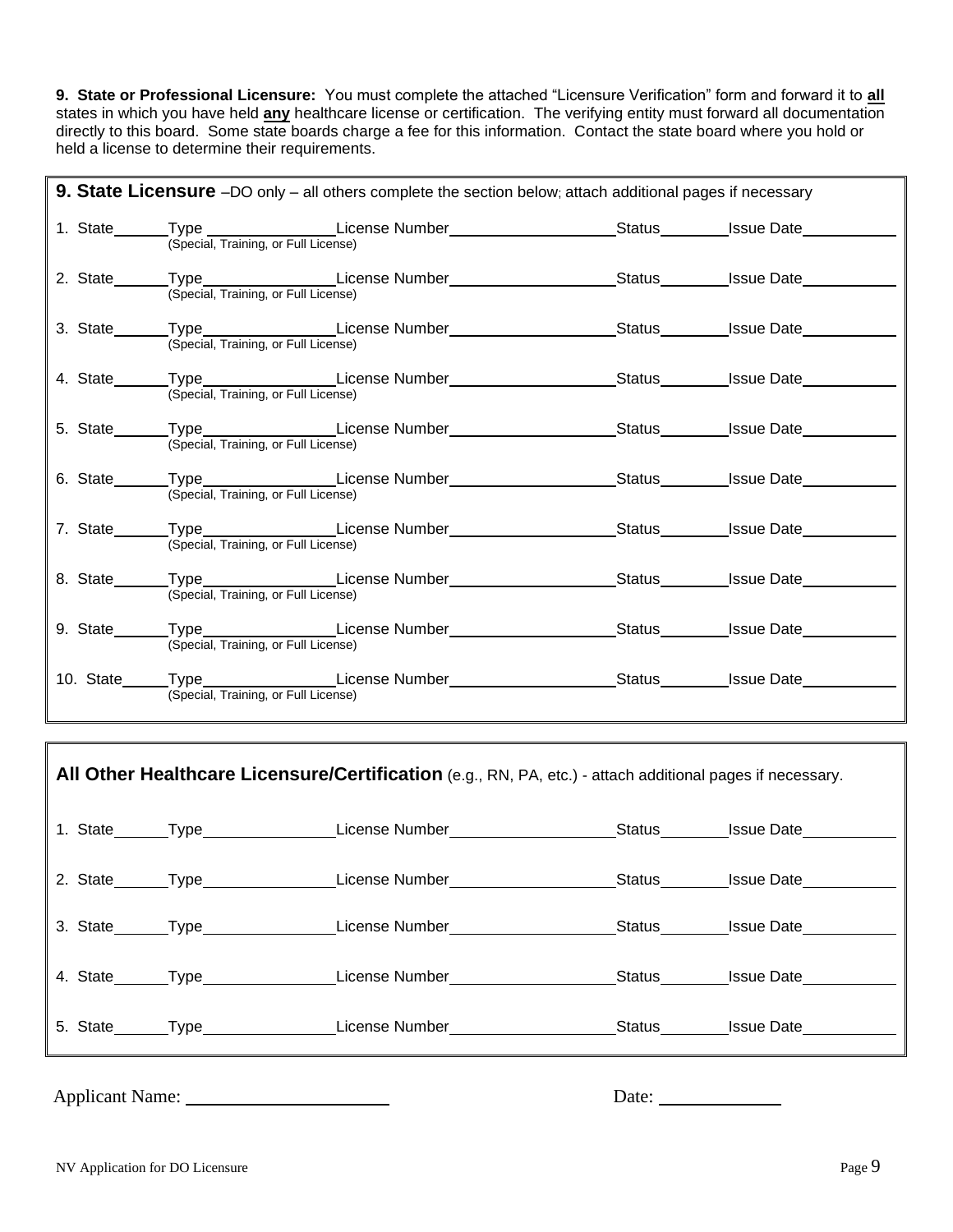**10. Chronology of Activities:** Please provide a chronological listing of all medical and non-medical activities for the past ten (10) years. Use an additional page to account for non-professional activities and any other gaps in time between professional experiences, including military duty.

| 10. Chronology of Activities (copy and attach additional pages if necessary) |  |
|------------------------------------------------------------------------------|--|
|------------------------------------------------------------------------------|--|

| Dates:<br>From/To | <b>Practice/Employment</b>                                                                                                                                                                                                    |                                         |
|-------------------|-------------------------------------------------------------------------------------------------------------------------------------------------------------------------------------------------------------------------------|-----------------------------------------|
| 1.                |                                                                                                                                                                                                                               |                                         |
| From:             | Practice/Employment Name                                                                                                                                                                                                      |                                         |
|                   | Practice/Employment Address<br>City                                                                                                                                                                                           | Zip Code<br>State<br>Country            |
| To:               |                                                                                                                                                                                                                               |                                         |
|                   |                                                                                                                                                                                                                               |                                         |
| 2.                |                                                                                                                                                                                                                               |                                         |
| From:             | Practice/Employment Name                                                                                                                                                                                                      |                                         |
|                   | Practice/Employment Address<br>City                                                                                                                                                                                           | State<br>Zip Code<br>Country            |
| To:               |                                                                                                                                                                                                                               |                                         |
|                   |                                                                                                                                                                                                                               |                                         |
| 3.                |                                                                                                                                                                                                                               |                                         |
| From:             | Practice/Employment Name                                                                                                                                                                                                      |                                         |
|                   | Practice/Employment Address<br>City                                                                                                                                                                                           | Zip Code<br>State<br>Country            |
| To:               |                                                                                                                                                                                                                               | _% Clinical _____ % Administrative ____ |
|                   |                                                                                                                                                                                                                               |                                         |
| 4.                |                                                                                                                                                                                                                               |                                         |
| From:             | Practice/Employment Name                                                                                                                                                                                                      |                                         |
|                   | Practice/Employment Address<br>City                                                                                                                                                                                           | Zip Code<br>State<br>Country            |
| To:               |                                                                                                                                                                                                                               |                                         |
|                   |                                                                                                                                                                                                                               |                                         |
| 5.                |                                                                                                                                                                                                                               |                                         |
| From:             | Practice/Employment Name                                                                                                                                                                                                      |                                         |
|                   | Practice/Employment Address<br>City                                                                                                                                                                                           | Zip Code<br>State<br>Country            |
| To:               | Position & Department: Note that the contract of the contract of the contract of the contract of the contract of the contract of the contract of the contract of the contract of the contract of the contract of the contract | % Clinical % Administrative             |
|                   | □Employment □Staff Privileges<br>□ Affiliation<br>$\Box$ Other $\_$                                                                                                                                                           |                                         |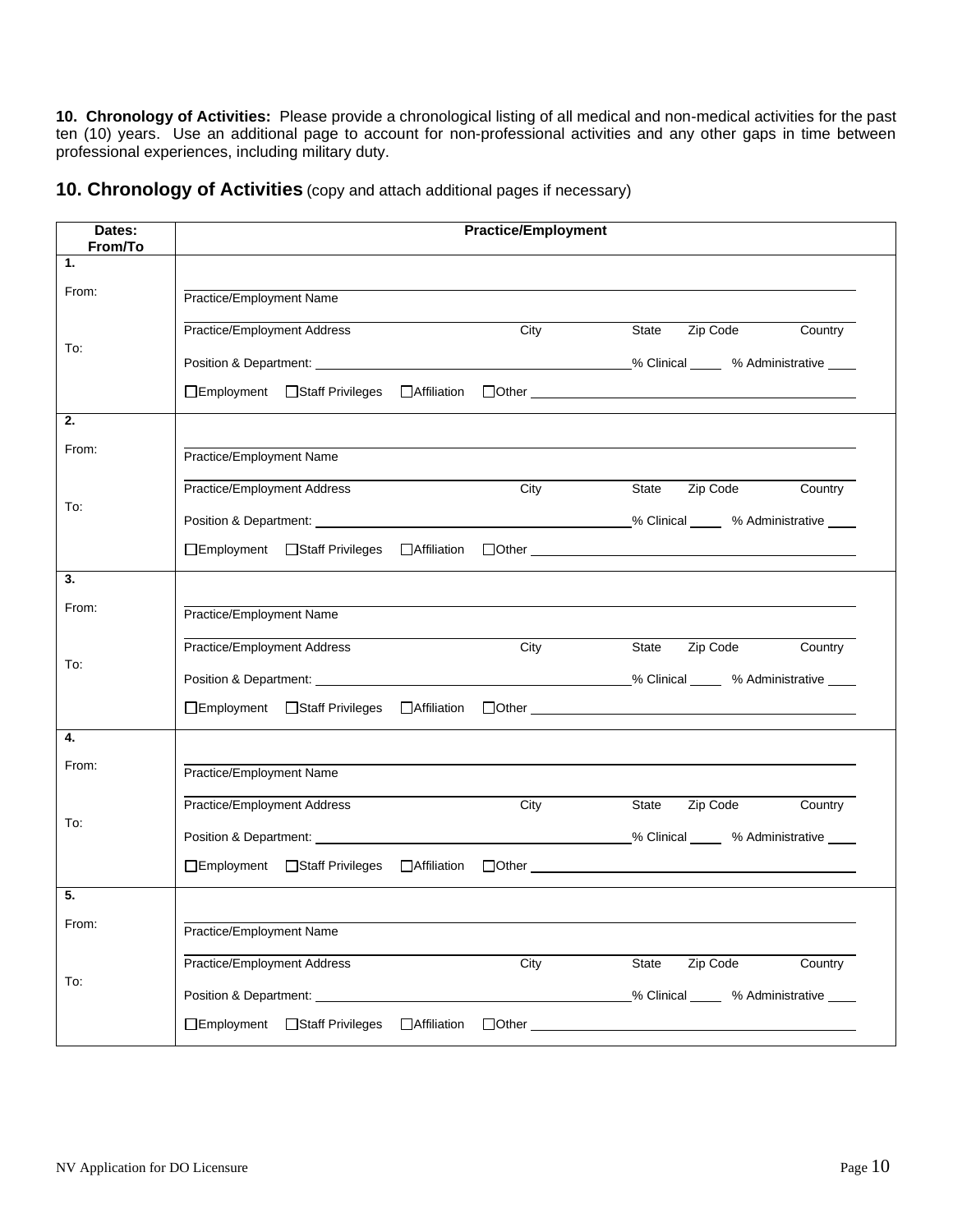|    | 11. Questions: Please answer yes or no to the following questions. All, 'yes', answers in questions 1 through 14 must<br>be explained on a separate sheet of 81/2 x 11 piece of paper. Each numbered question corresponds to a<br>numbered, 'yes', or, 'no', check box on the right side of this page.                                                                                                       |                      |                            |           |
|----|--------------------------------------------------------------------------------------------------------------------------------------------------------------------------------------------------------------------------------------------------------------------------------------------------------------------------------------------------------------------------------------------------------------|----------------------|----------------------------|-----------|
|    | 1. Have any disciplinary or administrative actions ever been taken against any healing art license which you now<br>hold or have held by the U.S. Military, U.S. Public Health Service, or other U.S. federal government<br>entity?                                                                                                                                                                          | 1.                   | $\bigcap$ Yes $\bigcap$ No |           |
|    | 2. Have you ever been denied a license, permission to practice medicine or any other healing art, or permission to<br>take an examination to practice medicine or any other healing art in any state, country, or U.S. territory?                                                                                                                                                                            | 2.                   | Yes    No                  |           |
|    | 3. Have you ever had a medical license revoked, suspended, or limited in any state, or U.S. territory?                                                                                                                                                                                                                                                                                                       | 3.                   | $\Box$ Yes $\Box$ No       |           |
| 4. | Have you ever voluntarily surrendered a license to practice in the healing arts in any state, country or U.S.<br>territory?                                                                                                                                                                                                                                                                                  | 4.                   | $\Box$ Yes $\Box$ No       |           |
| 5. | Have you ever failed a state licensure examination, any part of FLEX, COMLEX, USMLE, or NBOME even if<br>subsequently passed?                                                                                                                                                                                                                                                                                | 5.                   | $\Box$ Yes $\Box$ No       |           |
| 6. | Have you ever had staff privileges in a hospital denied, suspended, limited, revoked or non-renewed, or have you<br>ever resigned from a medical staff in lieu of disciplinary or administrative action? (This does not include<br>suspensions or restrictions for failure to complete medical records).                                                                                                     | 6.                   | $\Box$ Yes $\Box$ No       |           |
| 7. | Have you ever been investigated for, charged with, or convicted of unprofessional conduct, professional<br>incompetence, gross malpractice or malpractice, or any other violation or statute, rule or regulation governing the<br>practice of medicine by any medical licensing board or other agency (including Federal), hospital or medical<br>society or sued in a court of law for alleged malpractice? |                      | $\Box$ Yes                 | ∐No       |
|    | 8. Have you ever been denied membership or expelled from a medical society or other professional medical<br>organization including the AOA, AMA, any member specialty board of the AOA or ABMS?                                                                                                                                                                                                              | 8.                   | $\Box$ Yes                 | $\Box$ No |
|    | 9. Do you regularly take any prescription drug for therapeutic purposes?                                                                                                                                                                                                                                                                                                                                     | 9.                   | $\Box$ Yes $\Box$ No       |           |
|    | 10. Have you ever surrendered your state or federal controlled substance registration or had it restricted in any way?                                                                                                                                                                                                                                                                                       | 10.                  | $\Box$ Yes $\Box$ No       |           |
|    | 11. Do you currently have a condition including mental or physical illness or substance use disorder that impairs your<br>judgment otherwise adversely affects your ability to practice medicine in a competent, ethical and professional<br>manner?                                                                                                                                                         | 11.                  | $\Box$ Yes $\Box$ No       |           |
|    | If "Yes" how are you managing the impairment? (respond on separate sheet)                                                                                                                                                                                                                                                                                                                                    |                      |                            |           |
|    | 12. Are you now or have been within the past year investigated for, charged with or convicted of, or pled nolo contendere<br>to a violation of any federal, state or local law relating to the manufacture, distribution, or dispensing of controlled<br>substances, or to drug addiction?<br>12.                                                                                                            | $\Box$ Yes $\Box$ No |                            |           |
|    | 13. Have you ever been arrested, investigated for, charged with or convicted of, or pled nolo contendere to any<br>offense, misdemeanor or felony in any state, the United States, or a foreign country? (Except minor traffic<br>violations).                                                                                                                                                               | 13.                  | $\Box$ Yes $\Box$ No       |           |
|    | 14. Do you attest to knowledge of safe injection practices and CDC Guidelines?                                                                                                                                                                                                                                                                                                                               | 14.                  | $\Box$ Yes $\Box$ No       |           |
|    | 15. If granted a license, do you intend to practice in Nevada?                                                                                                                                                                                                                                                                                                                                               | 15.                  | $\Box$ Yes $\Box$ No       |           |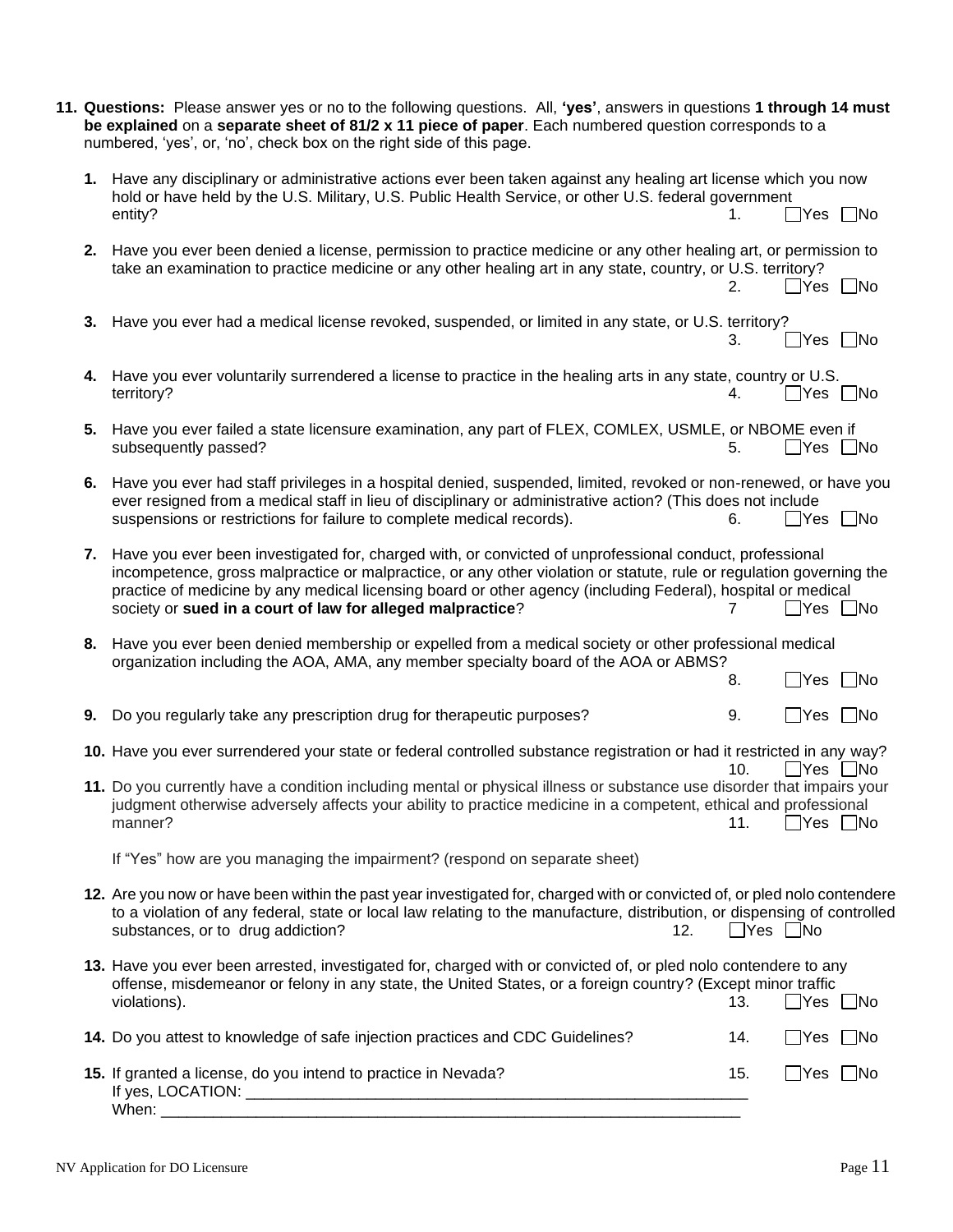**Affidavit and Authorization for Release of Information:** You must attach a recent (less than 6 months old) passport quality, color photograph of yourself to this form. Take the form to a notary public and sign the form in the presence of the notary public. The notarized form then must be sent directly to this Board.

## **Affidavit And Authorization For Release of Information**

I, the undersigned, being duly sworn, hereby certify under oath that I am the person named in this application, that all statements I have or shall make with respect thereto are true, that I am the original and lawful possessor and person named in the various forms and credentials furnished or to be furnished with respect to my application and that all documents, forms or copies thereof furnished or to be furnished with respect to my application are strictly true in every aspect.

I acknowledge that I have read and understand the Application for Physician Licensure and have answered all questions contained in the application truthfully and completely. I further acknowledge that failure on my part to answer questions truthfully and completely may lead to my being prosecuted under appropriate federal and state laws.

I authorize and request every person, hospital, clinic, government agency (local, state, federal or foreign), court, association, institution or law enforcement agency having custody or control of any documents, records and other information pertaining to me to furnish to the Board any such information, including documents, records regarding charges or complaints filed against me, formal or informal, pending or closed, or any other pertinent data and to permit the Board or any of its agents or representatives to inspect and make copies of such documents, records, and other information in connection with this application.

I hereby release, discharge and exonerate the Board, its agents or representatives and any person furnishing information, of any and all liability of every nature and kind arising out of investigation made by the Board.

I will immediately notify the board in writing of any changes to the answers to any of the questions contained in this application if such a change occurs at any time prior to a license to practice medicine being granted to me by the board

#### **I understand my failure to answer questions contained in this application truthfully and completely may lead to denial, revocation, or other disciplinary sanction of my licensure or permit to practice medicine.**

| Applicant's Signature (must be signed in the presence of a notary)                                                                                                                                                             |                                                                                |                                                    |
|--------------------------------------------------------------------------------------------------------------------------------------------------------------------------------------------------------------------------------|--------------------------------------------------------------------------------|----------------------------------------------------|
|                                                                                                                                                                                                                                |                                                                                | Applicant Photograph                               |
| Applicant's Printed Last Name                                                                                                                                                                                                  | Securely tape or glue in<br>this square a current,<br>front-view, 2-inch by 2- |                                                    |
| Applicant's Printed First Name, Middle Initial, and Suffix (e.g., Jr.)                                                                                                                                                         |                                                                                | inch passport-type color<br>photograph of yourself |
| Date of Signature                                                                                                                                                                                                              |                                                                                |                                                    |
| <b>NOTARY</b>                                                                                                                                                                                                                  |                                                                                |                                                    |
| Dated _______________________                                                                                                                                                                                                  |                                                                                |                                                    |
| State of the state of the state of the state of the state of the state of the state of the state of the state of the state of the state of the state of the state of the state of the state of the state of the state of the s |                                                                                |                                                    |
| SUBSCRIBED AND SWORN TO before me this ________ day of _____________, 20___.                                                                                                                                                   |                                                                                |                                                    |
|                                                                                                                                                                                                                                |                                                                                | (NOTARY PUBLIC SIGNATURE & SEAL)                   |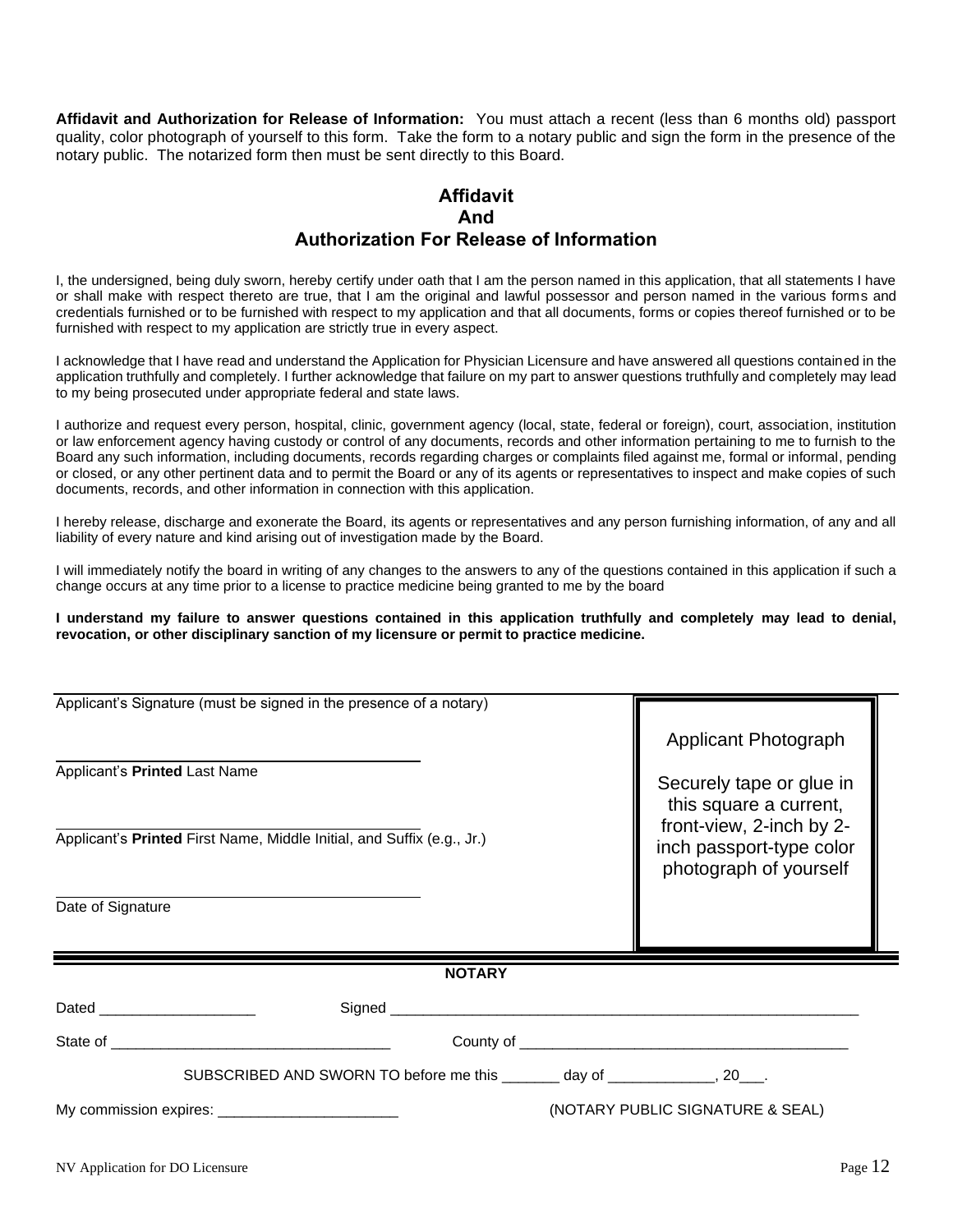## **Licensure Verification Form**

(Copy this form for multiple licenses)

I am applying for a license to practice medicine with the **Nevada State Board of Osteopathic Medicine**. The Board requires that this form be completed by each state or Canadian province in which I hold or have held licenses, whether now current or not. Please complete the form and return it directly to the following Board:

| To be completed by applicant                                                                                                                                                                                                                                              |                                        |                    |                                                    |               |                   |  |
|---------------------------------------------------------------------------------------------------------------------------------------------------------------------------------------------------------------------------------------------------------------------------|----------------------------------------|--------------------|----------------------------------------------------|---------------|-------------------|--|
| Applicant Name:                                                                                                                                                                                                                                                           | Last                                   | First              | Middle                                             | Suffix        |                   |  |
|                                                                                                                                                                                                                                                                           | Date of Birth: Social Security Number: |                    | License Number: _________________                  |               |                   |  |
| The applicant's social security number is to be used for purposes of identification and may not be used for any other reason.<br>I hereby authorize the licensing agency of the State/Province of the the the to furnish the information to the<br>Board indicated below. |                                        |                    |                                                    |               |                   |  |
|                                                                                                                                                                                                                                                                           |                                        |                    |                                                    |               |                   |  |
| Board Name: NEVADA STATE BOARD OF OSTEOPATHIC MEDICINE                                                                                                                                                                                                                    |                                        |                    |                                                    |               |                   |  |
|                                                                                                                                                                                                                                                                           | <b>Street</b>                          | Henderson_<br>City |                                                    | NV -<br>State | 89074<br>Zip Code |  |
| Address: 2275 Corporate Circle, Suite 210                                                                                                                                                                                                                                 |                                        |                    | (From State/Province you are sending this form to) |               |                   |  |

#### **TO BE COMPLETED BY STATE LICENSING BOARD OR CANADIAN PROVINCE**

| Name of Licensee: Name of Licensee:                                                                                                                                                                                                                                                                                                                                                                                |      |                                                                                                                |                                                                                                                |        |  |
|--------------------------------------------------------------------------------------------------------------------------------------------------------------------------------------------------------------------------------------------------------------------------------------------------------------------------------------------------------------------------------------------------------------------|------|----------------------------------------------------------------------------------------------------------------|----------------------------------------------------------------------------------------------------------------|--------|--|
|                                                                                                                                                                                                                                                                                                                                                                                                                    | Last | First                                                                                                          | Middle                                                                                                         | Suffix |  |
|                                                                                                                                                                                                                                                                                                                                                                                                                    |      |                                                                                                                | License Type:____________________________License Number:_________________________________Issue Date:__________ |        |  |
|                                                                                                                                                                                                                                                                                                                                                                                                                    |      | Is this license current? TYes No Expiration Date: The Content of the Content of the September 2016 of the UNES |                                                                                                                |        |  |
| 1) Have formal disciplinary proceedings been initiated against applicant's license by a disciplinary authority in your state?<br>□Yes □ No □ Cannot answer under state law<br>If Yes, please explain: <u>contract and a set of the set of the set of the set of the set of the set of the set of the set of the set of the set of the set of the set of the set of the set of the set of the set of the set of</u> |      |                                                                                                                |                                                                                                                |        |  |
| 2) Has the applicant ever been warned, censured, placed on probation, formal consent, reprimand or in any other manner<br>disciplined or has applicant's license been revoked, suspended, or in any other manner limited by a licensing or<br>disciplinary authority in your state?<br>$\Box$ Yes $\Box$ No $\Box$ Cannot answer under state law                                                                   |      |                                                                                                                |                                                                                                                |        |  |
| <b>Affix Board Seal Here</b>                                                                                                                                                                                                                                                                                                                                                                                       |      |                                                                                                                |                                                                                                                |        |  |
|                                                                                                                                                                                                                                                                                                                                                                                                                    |      |                                                                                                                |                                                                                                                |        |  |
| Return to:<br><b>Nevada State Board of Osteopathic Medicine</b><br>2275 Corporate Circle, Suite 210<br>Henderson, NV 89074                                                                                                                                                                                                                                                                                         |      |                                                                                                                |                                                                                                                |        |  |